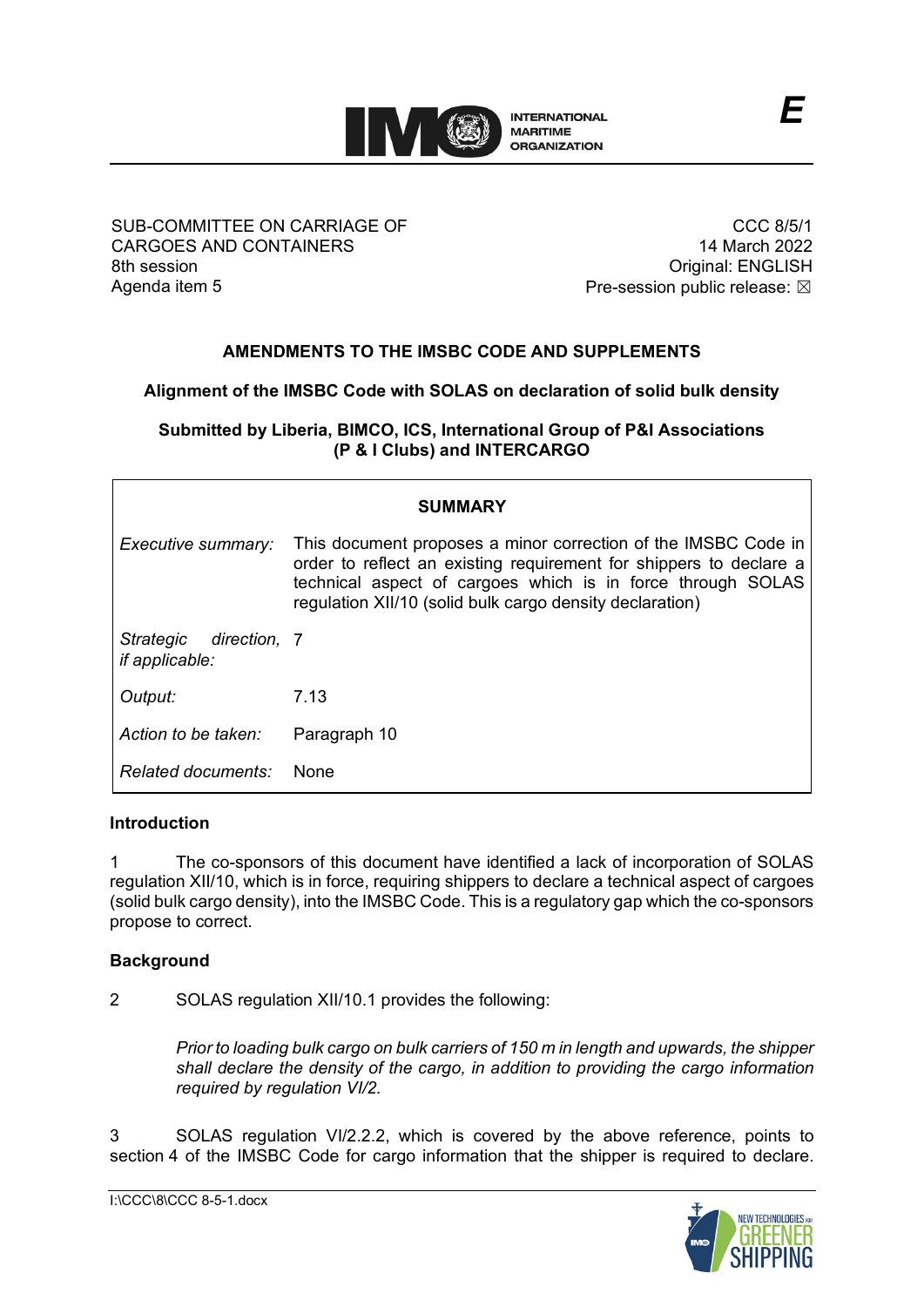Therefore, read altogether, SOLAS requires the shipper to declare the cargo information specified in section 4 of the IMSBC Code and, in addition, the bulk density of the cargo when the bulk carrier is 150 m in length and upwards. In certain cases, bulk density also needs to be verified by an accredited testing organization as required in regulation XII/10.2 of SOLAS.

## **Need for correction**

4 Indeed, provision 4.2.2 of the IMSBC Code provides a list of cargo information that shall be included in the shipper's declaration prior to loading. However, the IMSBC Code does not include bulk density in this section, as required by SOLAS regulation XII/10.1 (when applicable). Bulk density is also not included in the form for cargo information for solid bulk cargoes (found in the same section). This omission is understood as an oversight, since it contrasts with the fact that a definition for bulk density was included in the IMSBC Code (see section 1.7 of the Code) from its first adoption as a mandatory instrument via resolution MSC.268(85). It also contrasts with the fact that bulk density is included as a required technical aspect (under the table of "Characteristics") in the individual schedules of solid bulk cargoes (see appendix 1 of the Code) and provision 1.3.3 of the Code (format of the application that competent authorities need to use in order to incorporate solid bulk cargoes into appendix 1).

5 The above is a regulatory gap which places the IMSBC Code in misalignment with SOLAS and prevents the former from being a comprehensive tool for shippers.<sup>\*</sup> As a result, shippers who rely on the IMSBC Code often omit bulk density from the cargo declaration, contrary to specific and mandatory requirement by SOLAS regulation XII/10.1. As mentioned above, in certain cases, this also means that bulk density is not verified by an accredited testing organization as required in SOLAS regulation XII/10.2.

6 As a consequence, deficiencies are identified during port State control for lack of compliance with SOLAS, leading to operational disruption both for the shipper and carrier prior to loading. These deficiencies cannot be rectified by calculation of the bulk density (expressed in kg/m<sup>3</sup>) reversely through the stowage factor (expressed in m<sup>3</sup>/ton), since declaration of bulk density by the shipper is a strict matter of compliance with SOLAS. Even if rectification were possible, verification would still be required in certain cases as mentioned above.

# **Proposal**

7 To align the IMSBC Code with SOLAS, specifically regulation XII/10 thereof, and enhance the Codeʹs user-friendliness, the co-sponsors propose to:

- .1 incorporate "bulk density" both in the list of cargo information of provision 4.2.2, and in the form for cargo information for solid bulk cargoes of provision 4.2.3 of the IMSBC Code, with an appropriate annotation regarding application and verification criteria set by SOLAS regulation XII/10;
- .2 replicate SOLAS regulations XII/1, XII/2, XII/6 and XII/10 in provision 1.6 of the Code (Conventions) which currently reproduces only the relevant parts of SOLAS dealing with the carriage of solid bulk cargoes and the carriage of dangerous goods in solid form in bulk; and

<span id="page-1-0"></span>This indeed seems to have been the intention of the drafters of the Code who considered incorporating parts of Conventions into provision 1.6 of the IMSBC Code for "ease of use", as seen, e.g. in document DSC 11/4 (report of the Working Group at DSC 10), paragraph 21, and document DSC 11/5 (report of the Correspondence Group - Part 2), paragraph 3.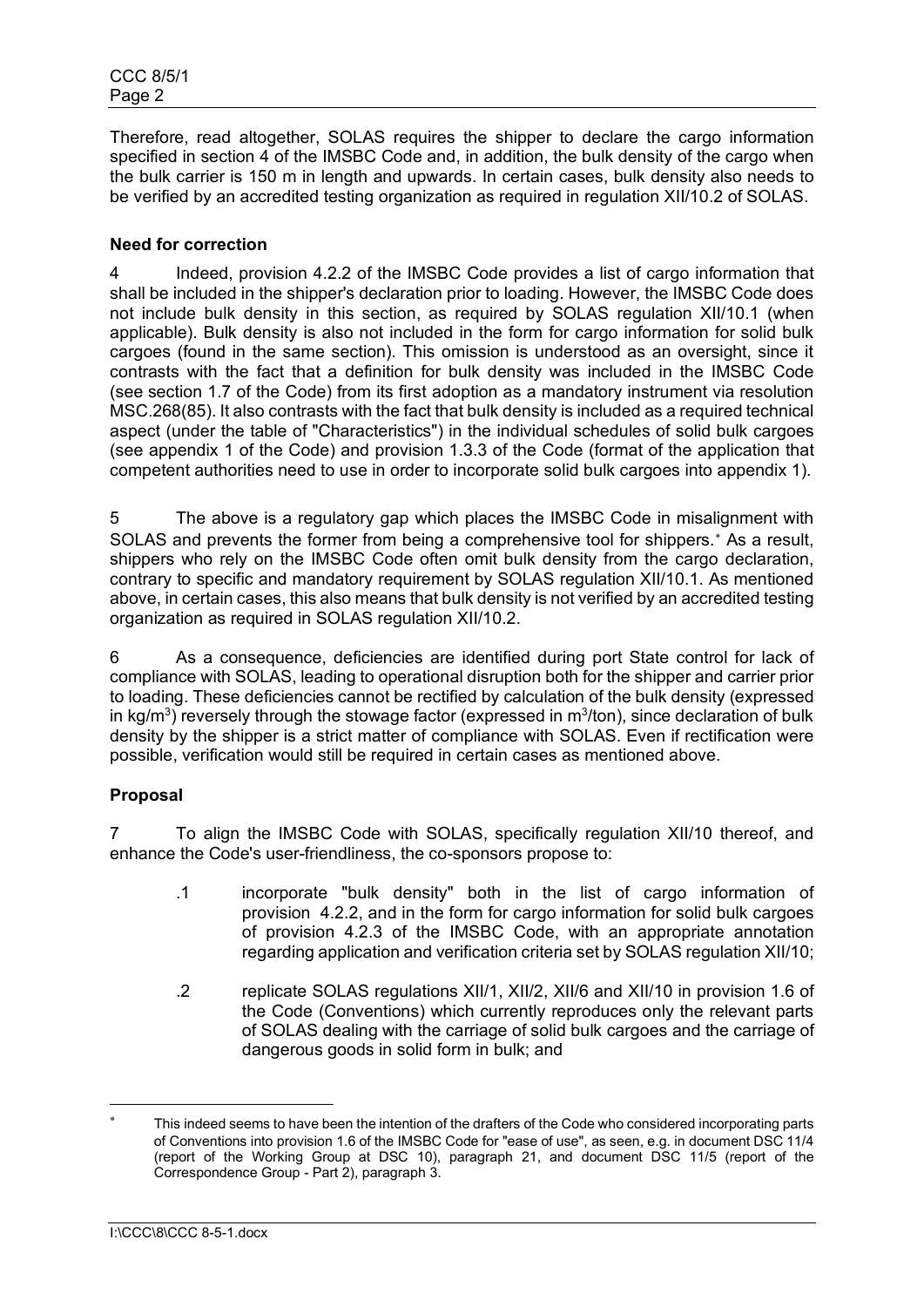.3 bring the issue to the attention of stakeholders by means of a MSC circular, pending the voluntary application of the revised IMSBC Code.

8 To facilitate the work of IMO, the co-sponsors provide draft proposed text for inclusion in the IMSBC Code in annex 1 and the draft MSC circular in annex 2.

9 The co-sponsors also note that this proposal, if agreed, will not introduce new operational or administrative requirements, since bulk density is a technical aspect of cargoes that SOLAS already requires shippers to declare. Additionally, there will be no impact on other parts of the IMSBC Code, since bulk density is already included in the definitions, individual schedules of solid bulk cargoes and the format of the application that competent authorities need to use in order to incorporate solid bulk cargoes into appendix 1, as explained in paragraph 4 above.

### **Action requested of the Sub-Committee**

10 The Sub-Committee is invited to note the above proposal and take action, as appropriate.

\*\*\*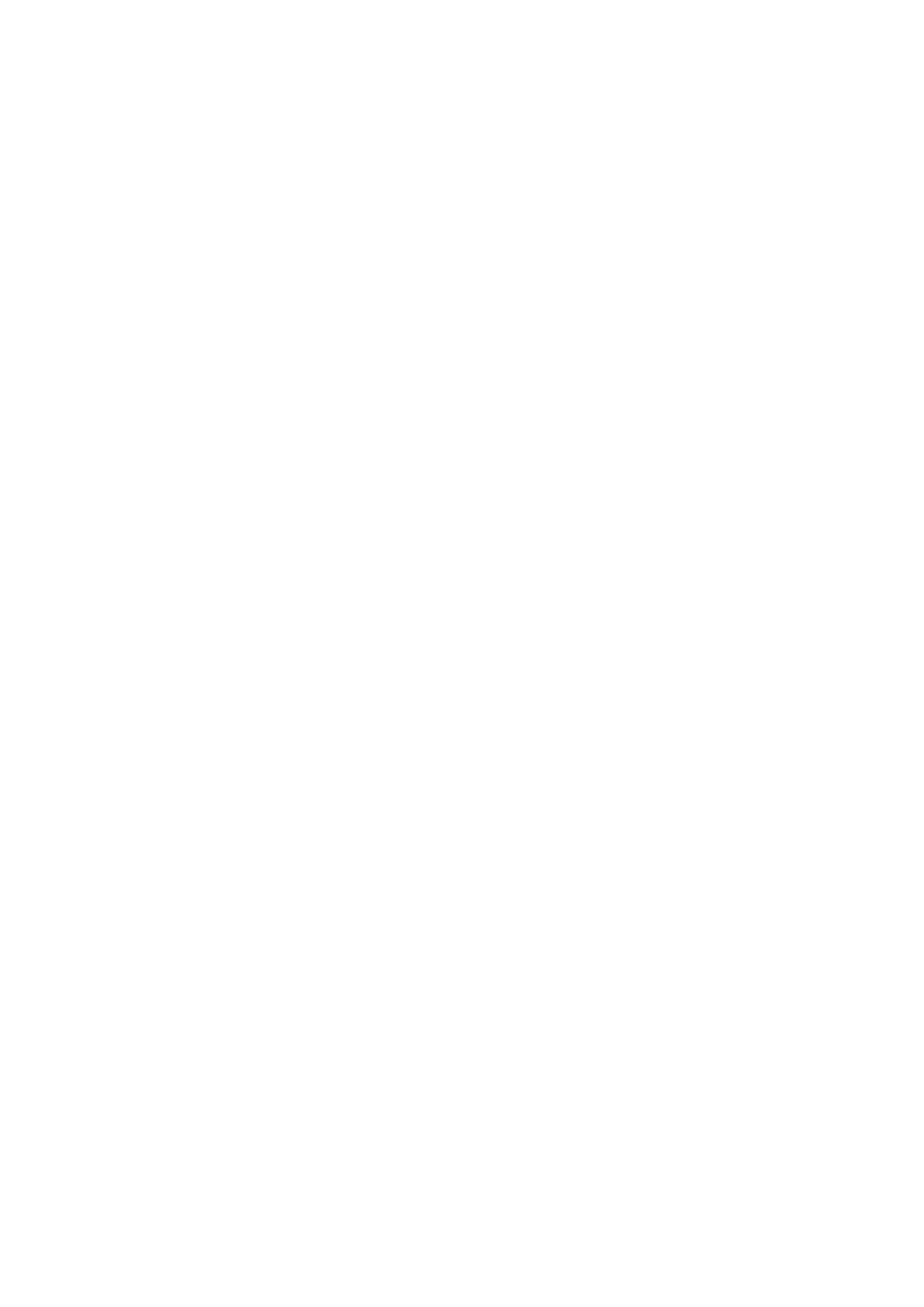## **ANNEX 1**

#### **DRAFT PROPOSED TEXT FOR INCLUSION IN THE IMSBC CODE**

1 In provision 4.2.2 of the Code, between sub-paragraph .6 ("the stowage factor") and the existing sub-paragraph .7 ("the need for trimming and the trimming procedures. as necessary"), add a new sub-paragraph "bulk density (check application and need for verification in SOLAS regulation XII/10)" and renumber the following sub-paragraphs accordingly, as shown below (edits highlighted):

- 4.2.2 Cargo information shall be confirmed in writing and by appropriate shipping documents prior to loading. The cargo information shall include:
	- .1 the BCSN when the cargo is listed in this Code. Secondary names may be used in addition to the BCSN;
	- .2 the cargo group (A and B, A, B or C);
	- .3 the IMO class of the cargo, if applicable;
	- .4 the UN number preceded by letters "UN" for the cargo, if applicable;
	- .5 the total quantity of the cargo offered;
	- .6 the stowage factor;
	- .7 bulk density (check application and need for verification in SOLAS regulation XII/10);
	- .8 the need for trimming and the trimming procedures, as necessary;
	- .9 the likelihood of shifting, including angle of repose, if applicable;
	- .10 additional information in the form of a certificate on the moisture content of the cargo and its transportable moisture limit in the case of a concentrate or other cargo which may liquefy;
	- .11 likelihood of formation of a wet base (see 7.2.3 of this Code);
	- .12 toxic or flammable gases which may be generated by cargo, if applicable;
	- .13 flammability, toxicity, corrosiveness and propensity to oxygen depletion of the cargo, if applicable;
	- .14 self-heating properties of the cargo, and the need for trimming, if applicable;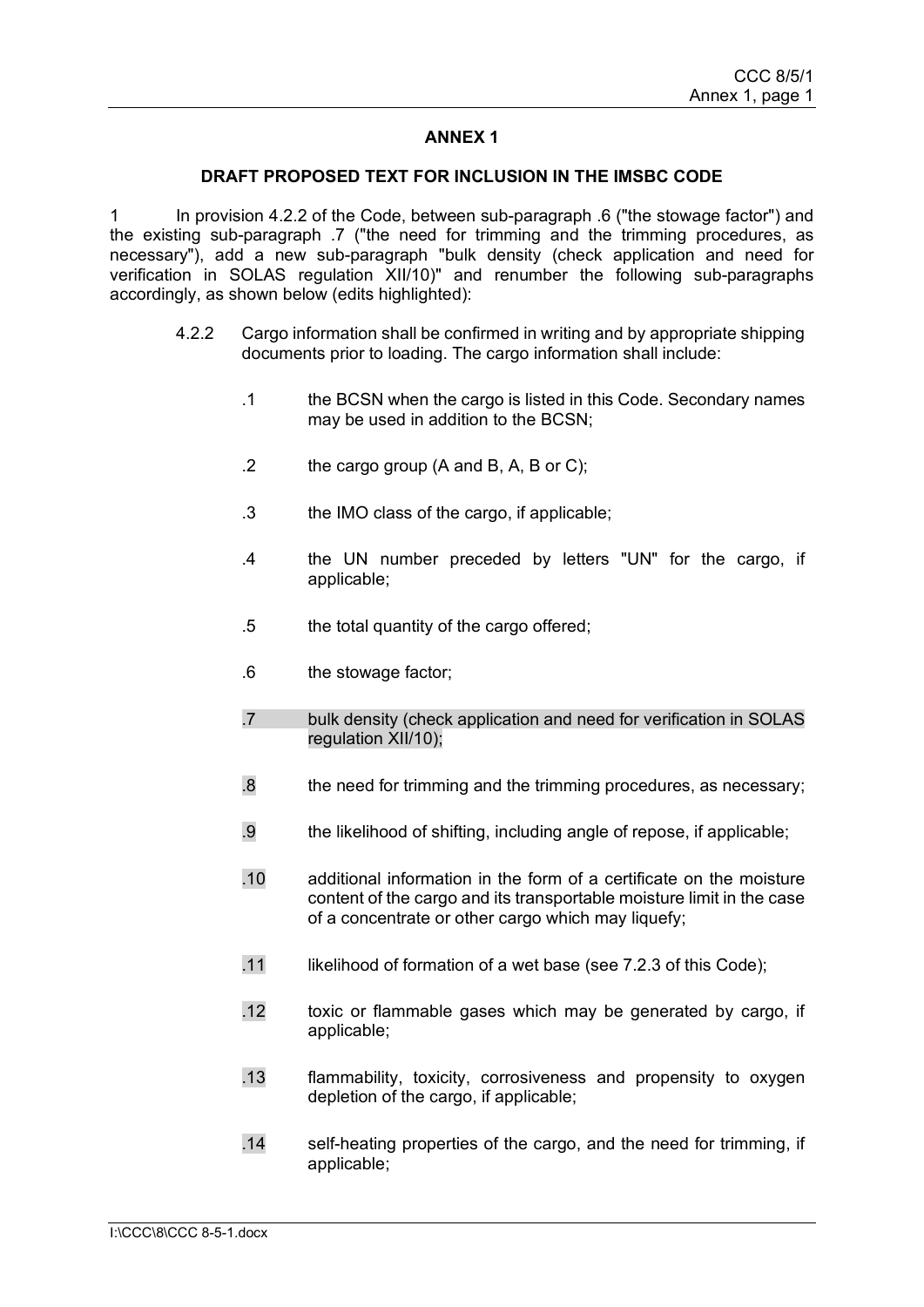- .15 properties on emission of flammable gases in contact with water, if applicable;
- .16 radioactive properties, if applicable;
- .17 whether or not the cargo is classified as harmful to the marine environment in accordance with appendix I of Annex V of the International Convention for the Prevention of Pollution from Ships, 1973, as modified by the Protocol of 1978 relating thereto, as amended; and
- .18 any other information required by national authorities.

2 In provision 4.2.3, in the form for cargo information for solid bulk cargoes, under "stowage factor" in the relevant box of the form, add "Bulk density (check application and need for verification in SOLAS regulation XII/10):", as shown below (edits highlighted).

| <b>BCSN</b>                                                          |                                  |  |  |  |
|----------------------------------------------------------------------|----------------------------------|--|--|--|
| Shipper                                                              | <b>Transport document number</b> |  |  |  |
| Consignee                                                            | Carrier                          |  |  |  |
| Name/means of transport                                              | Instructions or other matters    |  |  |  |
| Port/place of departure                                              |                                  |  |  |  |
| Port/place of destination                                            |                                  |  |  |  |
| General description of the cargo<br>(Type of material/particle size) | Gross mass (kg/tonnes)           |  |  |  |
| Specifications of bulk cargo, if applicable:                         |                                  |  |  |  |
| Stowage factor:                                                      |                                  |  |  |  |
| Bulk density (check application and need                             |                                  |  |  |  |
| for verification in SOLAS regulation                                 |                                  |  |  |  |
| XII/10):                                                             |                                  |  |  |  |
| Angle of repose, if applicable:                                      |                                  |  |  |  |
| Trimming procedures:                                                 |                                  |  |  |  |
| Chemical properties if potential hazard*:                            |                                  |  |  |  |
| e.g. class & UN No. and/or MHB hazard(s)<br>Group of the cargo       |                                  |  |  |  |
| Group A and B <sup>*</sup>                                           | Transportable moisture limit     |  |  |  |
| Group A*                                                             |                                  |  |  |  |
| Group B                                                              |                                  |  |  |  |
| Group C                                                              | Moisture content at shipment     |  |  |  |
| For cargoes which may liquefy<br>(group A and group A and B cargoes) |                                  |  |  |  |

#### **FORM FOR CARGO INFORMATION FOR SOLID BULK CARGOES**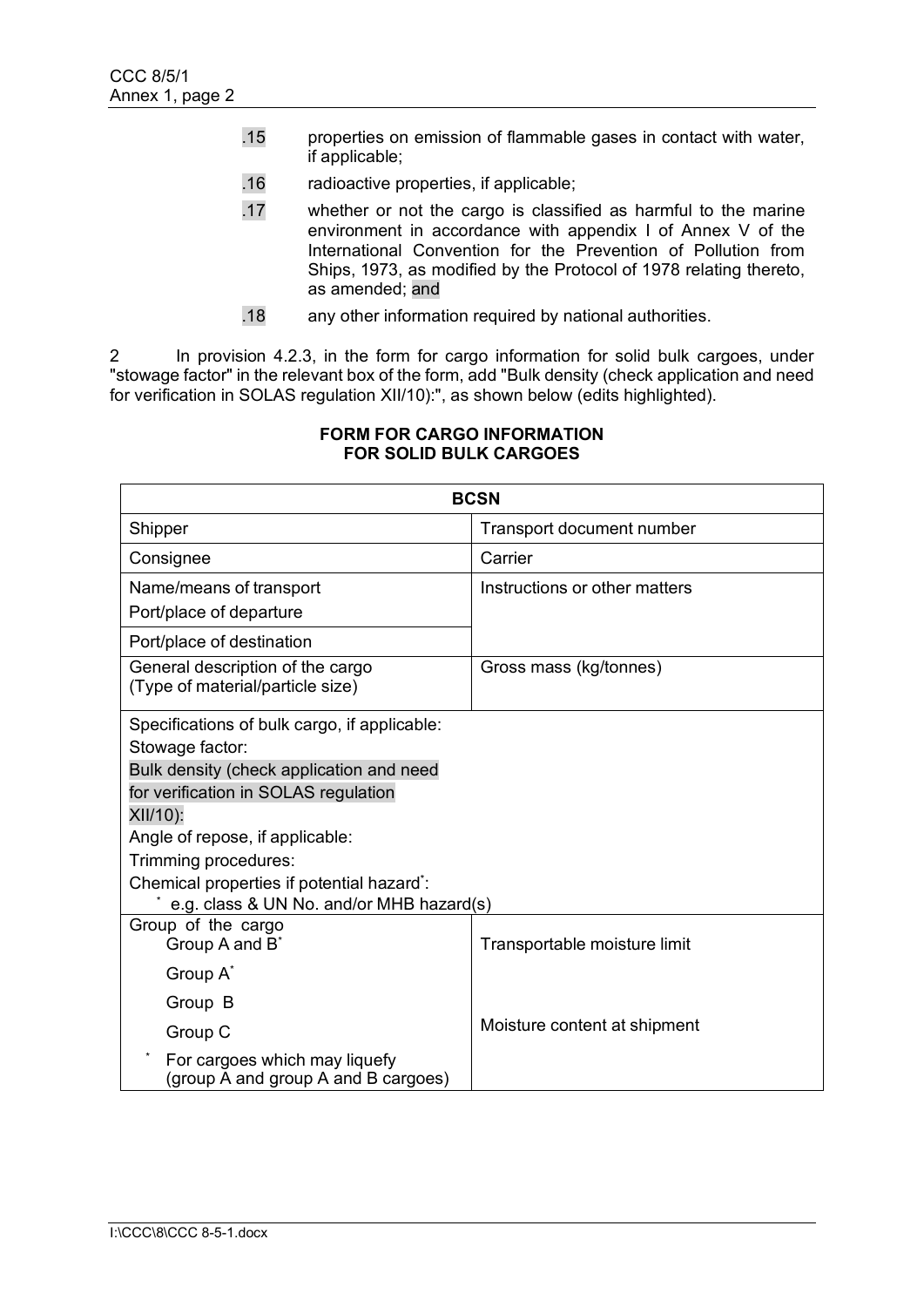| <b>BCSN</b>                                                                                                                  |                                                        |  |  |
|------------------------------------------------------------------------------------------------------------------------------|--------------------------------------------------------|--|--|
| Classification relating to MARPOL                                                                                            | Additional certificate(s)*                             |  |  |
| Annex V                                                                                                                      | Certificate of moisture content and                    |  |  |
| harmful to the marine environment<br>not harmful to the marine environment                                                   | transportable moisture limit<br>Weathering certificate |  |  |
|                                                                                                                              | <b>Exemption certificate</b><br>Other (specify)        |  |  |
| Relevant special properties of the cargo<br>(e.g. highly soluble in water)                                                   | <sup>*</sup> If required                               |  |  |
| <b>DECLARATION</b>                                                                                                           | Name/status, company/organization of                   |  |  |
| I hereby declare that the consignment is<br>fully and accurately described and that the                                      | signatory                                              |  |  |
| given test results and other specifications                                                                                  | Place and date                                         |  |  |
| are correct to the best of my knowledge and<br>belief and can be considered as<br>representative for the cargo to be loaded. | Signature on behalf of shipper                         |  |  |

3 In provision 1.6 of the Code, redraft the chapeau as shown below (edits highlighted):

# **1.6 Conventions**

Parts A and B of chapter VI, and part A-1 of chapter VII and chapter XII of the SOLAS Convention, as amended, deal with the carriage of solid bulk cargoes, and the carriage of dangerous goods in solid form in bulk, and additional safety measures for bulk carriers, respectively, and only the relevant parts are reproduced below. This extract incorporates amendments that entered into force on 1 January 2011.

4 Add regulations 1, 2, 6 and 10 of chapter XII of the SOLAS Convention before the closing brackets at the bottom of provision 1.6 of the Code, as replicated below (no highlights are added as the entire text is pasted directly from SOLAS):

### **Chapter XII**

# **Additional Safety Measures for Bulk Carriers**

**Regulation 1** *Definitions*

For the purpose of this chapter:

Bulk carrier means a ship which is intended primarily to carry dry cargo in bulk, including such types as ore carriers and combination carriers. $^{\textrm{\text{\tiny{1}}}}$  $^{\textrm{\text{\tiny{1}}}}$  $^{\textrm{\text{\tiny{1}}}}$ 

- .2 The Interpretation of the provisions of SOLAS chapter XII on Additional safety measures for bulk carriers (resolution MSC.79(70)).
- .3 The application provisions of annex 1 to the Interpretation of the provisions of SOLAS chapter XII on Additional safety measures for bulk carriers (resolution MSC.89(71)).

<span id="page-6-0"></span><sup>1</sup> Refer to:

<sup>.1</sup> For ships constructed before 1 July 2006, resolution 6, Interpretation of the definition of "bulk carrier", as given in chapter IX of SOLAS 1974, as amended in 1994, adopted by the 1997 SOLAS Conference.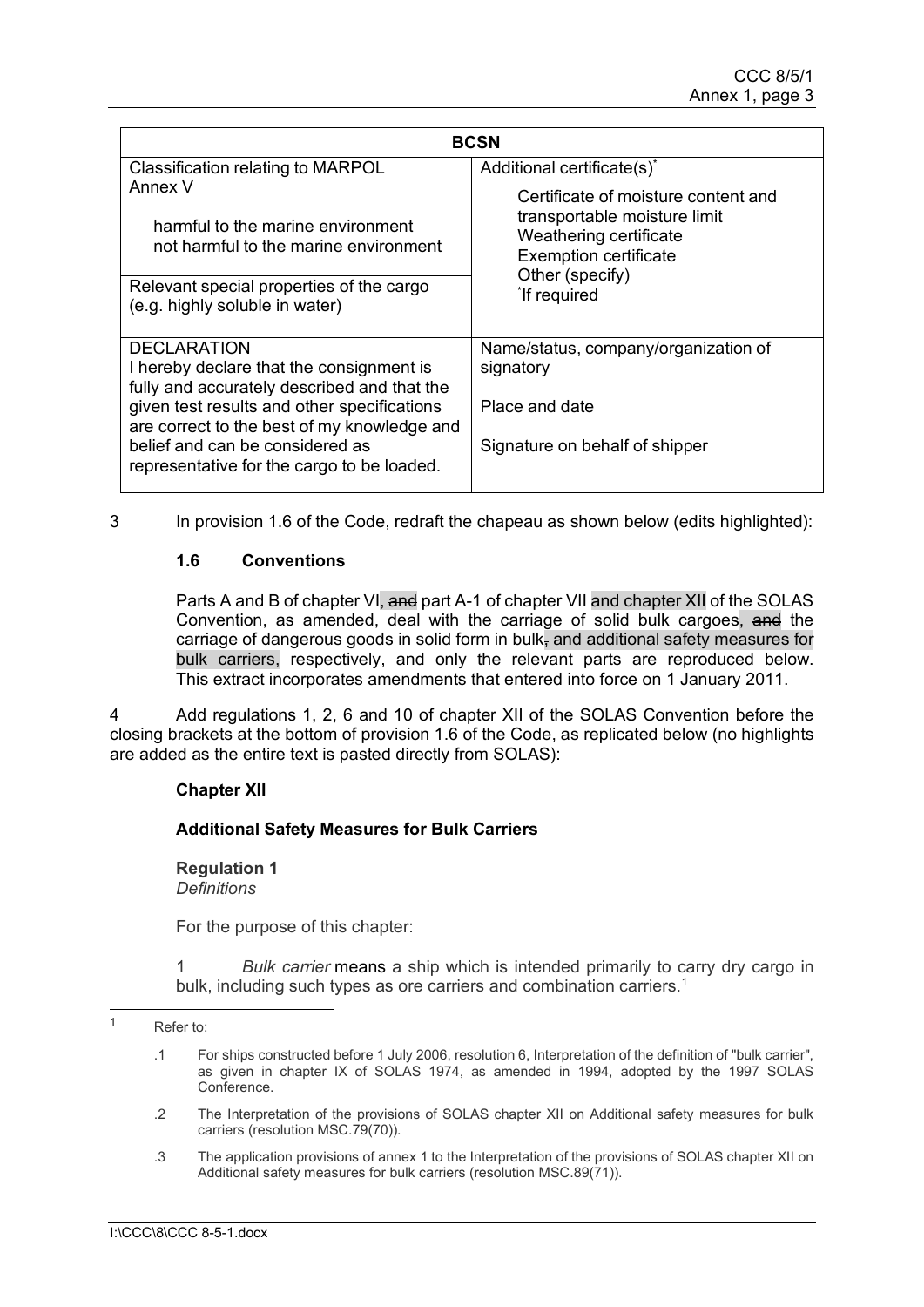2 *Bulk carrier of single-side skin construction* means a bulk carrier as defined in paragraph 1, in which:

- .1 any part of a cargo hold is bounded by the side shell; or
- .2 where one or more cargo holds are bounded by a double-side skin, the width of which is less than 760 mm in bulk carriers constructed before 1 January 2000 and less than 1,000 mm in bulk carriers constructed on or after 1 January 2000 but before 1 July 2006, the distance being measured perpendicularly to the side shell.

Such ships include combination carriers in which any part of a cargo hold is bounded by the side shell.

3 *Bulk carrier of double-side skin construction* means a bulk carrier as defined in paragraph 1, in which all cargo holds are bounded by a double-side skin, other than as defined in paragraph 2.2.

4 *Double-side skin* means a configuration where each ship side is constructed by the side shell and a longitudinal bulkhead connecting the double bottom and the deck. Hopper side tanks and top-side tanks may, where fitted, be integral parts of the double-side skin configuration.

5 *Length* of a bulk carrier means the length as defined in the International Convention on Load Lines in force.

6 *Solid bulk cargo* means any material, other than liquid or gas, consisting of a combination of particles, granules or any larger pieces of material, generally uniform in composition, which is loaded directly into the cargo spaces of a ship without any intermediate form of containment.

7 *Bulk carrier bulkhead and double bottom strength standards* means "Standards for the evaluation of scantlings of the transverse watertight vertically corrugated bulkhead between the two foremost cargo holds and for the evaluation of allowable hold loading of the foremost cargo hold" adopted by resolution 4 of the Conference of Contracting Governments to the International Convention for the Safety of Life at Sea, 1974 on 27 November 1997, as may be amended by the Organization, provided that such amendments are adopted, brought into force and take effect in accordance with the provisions of article VIII of the present Convention concerning the amendment procedures applicable to the annex other than chapter I.

8 *Bulk carriers constructed* means bulk carriers the keels of which are laid or which are at a similar stage of construction.

- 9 *A similar stage of construction* means the stage at which:
	- .1 construction identifiable with a specific ship begins; and
	- .2 assembly of that ship has commenced comprising at least 50 tonnes or 1% of the estimated mass of all structural material, whichever is less.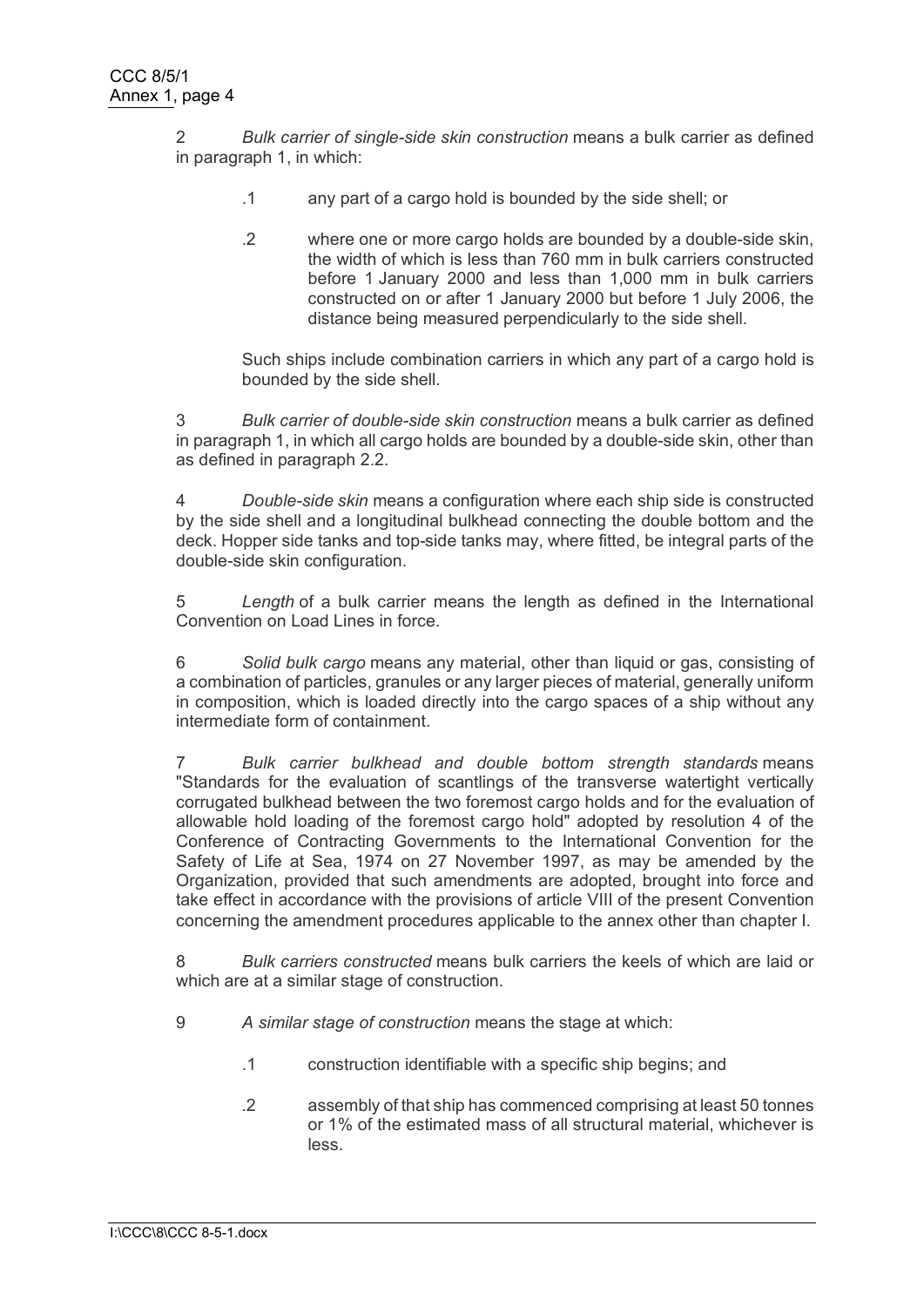10 *Breadth* (B) of a bulk carrier means the breadth as defined in the International Convention on Load Lines in force.

### **Regulation 2**

#### *Application*

Bulk carriers shall comply with the requirements of this chapter in addition to the applicable requirements of other chapters.

### **Regulation 6**

#### *Structural and Other Requirements for Bulk Carriers*

1 Bulk carriers of 150 m in length and upwards of single-side skin construction, carrying solid bulk cargoes having a density of 1,780 kg/ $m<sup>3</sup>$  and above, constructed before 1 July 1999, shall comply with the following requirements in accordance with the implementation schedule specified in [regulation 3:](http://www.regs4ships.com/docs/international/imo/solas/chp_12/03.cfm)

- .1 The transverse watertight bulkhead between the two foremost cargo holds and the double bottom of the foremost cargo hold shall have sufficient strength to withstand flooding of the foremost cargo hold, taking also into account dynamic effects resulting from the presence of water in the hold, in compliance with the bulk carrier bulkhead and double bottom strength standards. For the purpose of this regulation, the bulk carrier bulkhead and double bottom strength standards shall be treated as mandatory.
- .2 In considering the need for, and the extent of, strengthening of the transverse watertight bulkhead or double bottom to meet the requirements of 1.1, the following restrictions may be taken into account:
	- .1 restrictions on the distribution of the total cargo weight between the cargo holds; and
	- .2 restrictions on the maximum deadweight.
- .3 For bulk carriers using either of, or both, the restrictions given in 1.2.1 and 1.2.2 above for the purpose of fulfilling the requirements of 1.1, these restrictions shall be complied with whenever solid bulk cargoes having a density of 1,780 kg/ $m<sup>3</sup>$  and above are carried.

2 Bulk carriers of 150 m in length and upwards constructed on or after 1 July 2006, in all areas with double-side skin construction shall comply with the following requirements:

- .1 Primary stiffening structures of the double-side skin shall not be placed inside the cargo hold space.
- .2 Subject to the provisions below, the distance between the outer shell and the inner shell at any transverse section shall not be less than 1,000 mm measured perpendicular to the side shell. The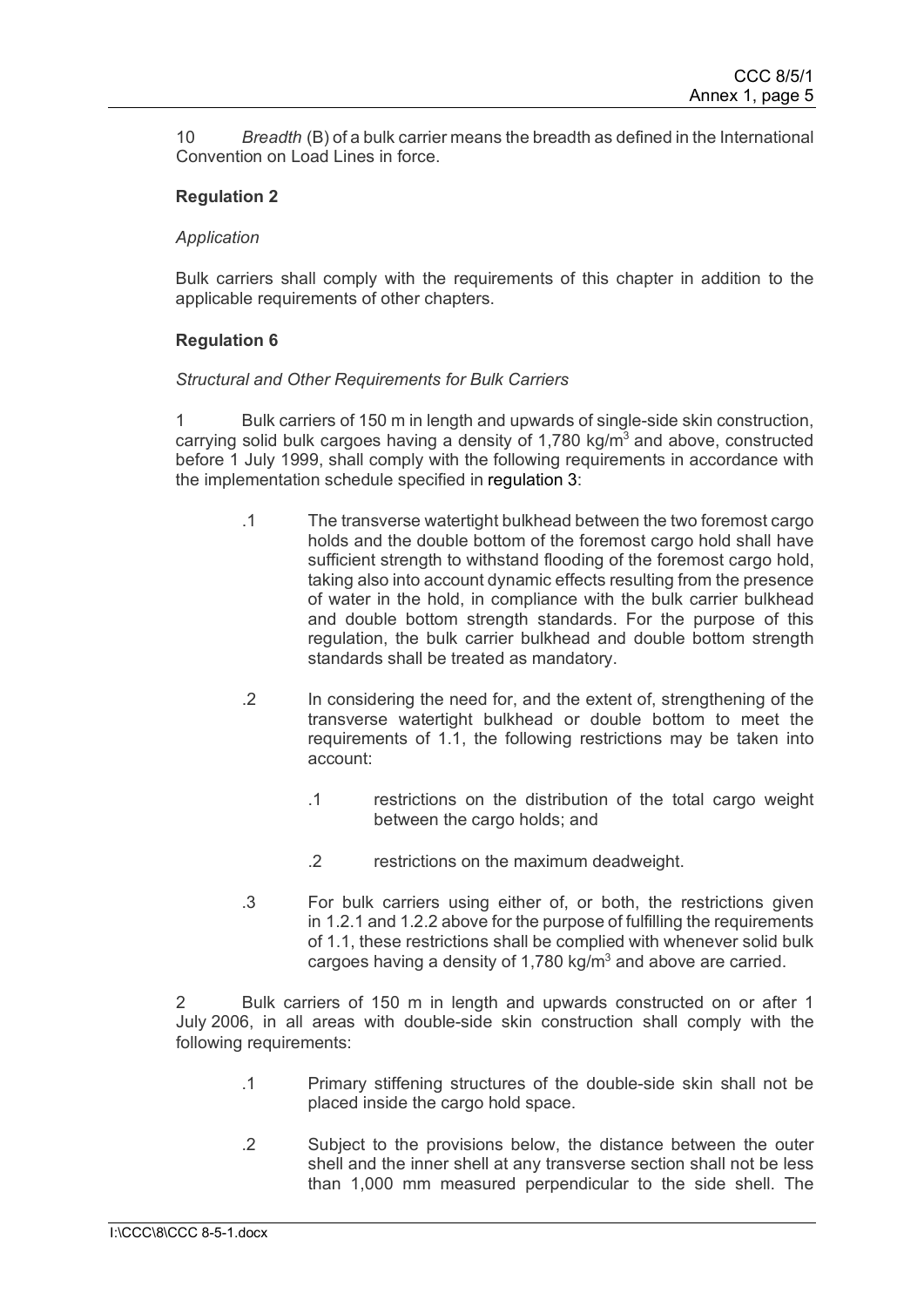double-side skin construction shall be such as to allow access for inspection as provided in [regulation II-1/3-6](http://www.regs4ships.com/docs/international/imo/solas/chp_02_01/03_06.cfm) and the Technical Provisions referring thereto.

- .1 The clearances below need not be maintained in way of cross ties, upper and lower end brackets of transverse framing or end brackets of longitudinal framing.
- .2 The minimum width of the clear passage through the double-side skin space in way of obstructions such as piping or vertical ladders shall not be less than 600 mm.
- .3 Where the inner and/or outer skins are transversely framed, the minimum clearance between the inner surfaces of the frames shall not be less than 600 mm.
- .4 Where the inner and outer skins are longitudinally framed, the minimum clearance between the inner surfaces of the frames shall not be less than 800 mm. Outside the parallel part of the cargo hold length, this clearance may be reduced where necessitated by the structural configuration, but, in no case, shall be less than 600 mm.
- .5 The minimum clearance referred to above shall be the shortest distance measured between assumed lines connecting the inner surfaces of the frames on the inner and outer skins.

3 The double-side skin spaces, with the exception of top-side wing tanks, if fitted, shall not be used for the carriage of cargo.

4 In bulk carriers of 150 m in length and upwards, carrying solid bulk cargoes having a density of 1,000 kg/ $m<sup>3</sup>$  and above, constructed on or after 1 July 2006:

- .1 the structure of cargo holds shall be such that all contemplated cargoes can be loaded and discharged by standard loading/discharge equipment and procedures without damage which may compromise the safety of the structure;
- .2 effective continuity between the side shell structure and the rest of the hull structure shall be assured; and
- .3 the structure of cargo areas shall be such that single failure of one stiffening structural member will not lead to immediate consequential failure of other structural items potentially leading to the collapse of the entire stiffened panels.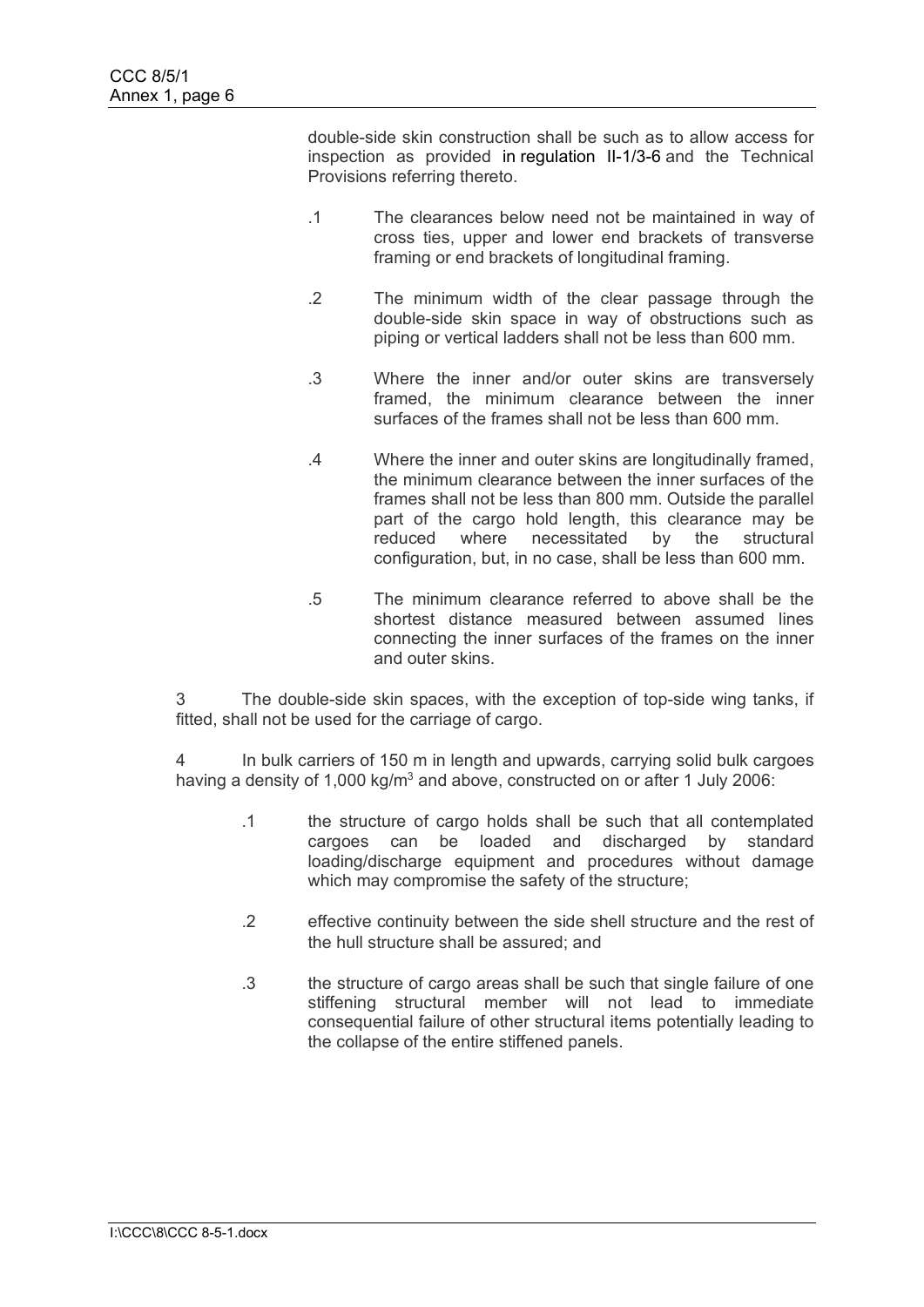## **Regulation 10**

#### *Solid Bulk Cargo Density Declaration*

1 Prior to loading bulk cargo on bulk carriers of 150 m in length and upwards, the shipper shall declare the density of the cargo, in addition to providing the cargo information required by [regulation VI/2.](http://www.regs4ships.com/docs/international/imo/solas/chp_06/02.cfm)

2 For bulk carriers to which [regulation 6](http://www.regs4ships.com/docs/international/imo/solas/chp_12/06.cfm) applies, unless such bulk carriers comply with all relevant requirements of this chapter applicable to the carriage of solid bulk cargoes having a density of 1,780 kg/ $m<sup>3</sup>$  and above, any cargo declared to have a density within the range  $1,250 \text{ kg/m}^3$  to  $1,780 \text{ kg/m}^3$  shall have its density verified by an accredited testing organization.<sup>[2](#page-10-0)</sup>

\*\*\*

<span id="page-10-0"></span><sup>2</sup> In verifying the density of solid bulk cargoes, reference should be made to the *Uniform method of measurement of the density of bulk cargoes* (MSC/Circ.908).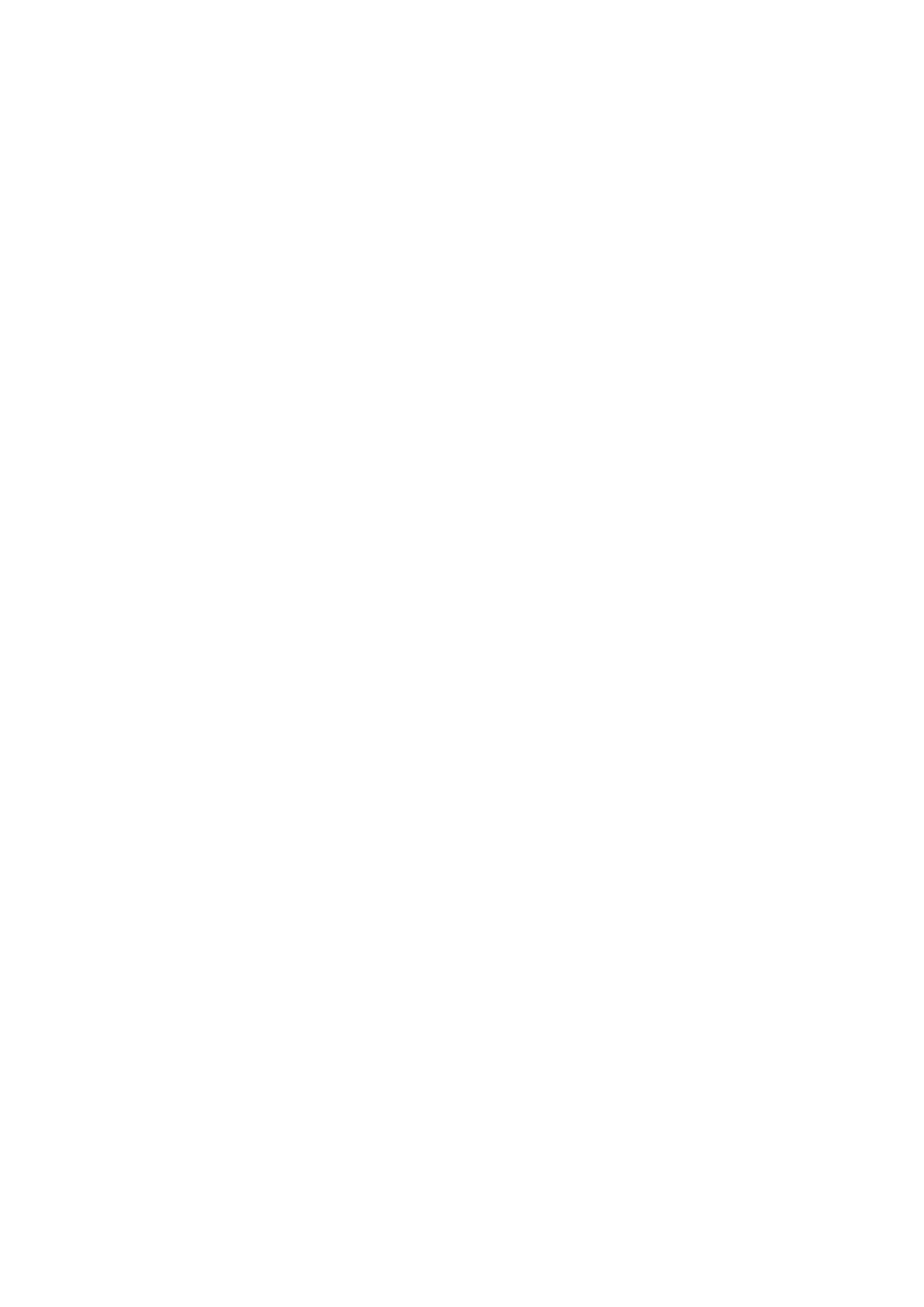# **ANNEX 2**

#### **DRAFT MSC CIRCULAR**

#### **THE REVISED FORM FOR CARGO INFORMATION FOR SOLID BULK CARGOES**

1 The Maritime Safety Committee, at its [106th session (2 to 11 November 2022)][107th session (31 May to 9 June 2023)], in reviewing the outcome of the 8th session of the Sub-Committee on Carriage of Cargoes and Containers (CCC 8), recognized the urgent need to resolve the discrepancy between the International Maritime Solid Bulk Cargoes (IMSBC) Code and regulation XII/10 of the International Convention for the Safety of Life at Sea (SOLAS) 1974, as amended, on the omission of bulk density information in the form for cargo information for solid bulk cargoes, and approved the revised form for cargo information for solid bulk cargoes, pending formal entry into force of the amendments to the IMSBC Code, as given in the annex to this circular.

2 Member Governments are invited to bring the revised form to the attention of all concerned, taking into account the voluntary application date of 1 January [2026] for amendment 08-25 of the IMSBC Code, pending its envisaged mandatory entry-into-force date of [1 January 2027], and in particular to:

- .1 encourage shippers to use cargo information in accordance with the revised form; and
- .2 request port State control officers to note the situation, and use discretion when the ship does not have the required cargo density information until the amendments to the IMSBC Code enter into force.